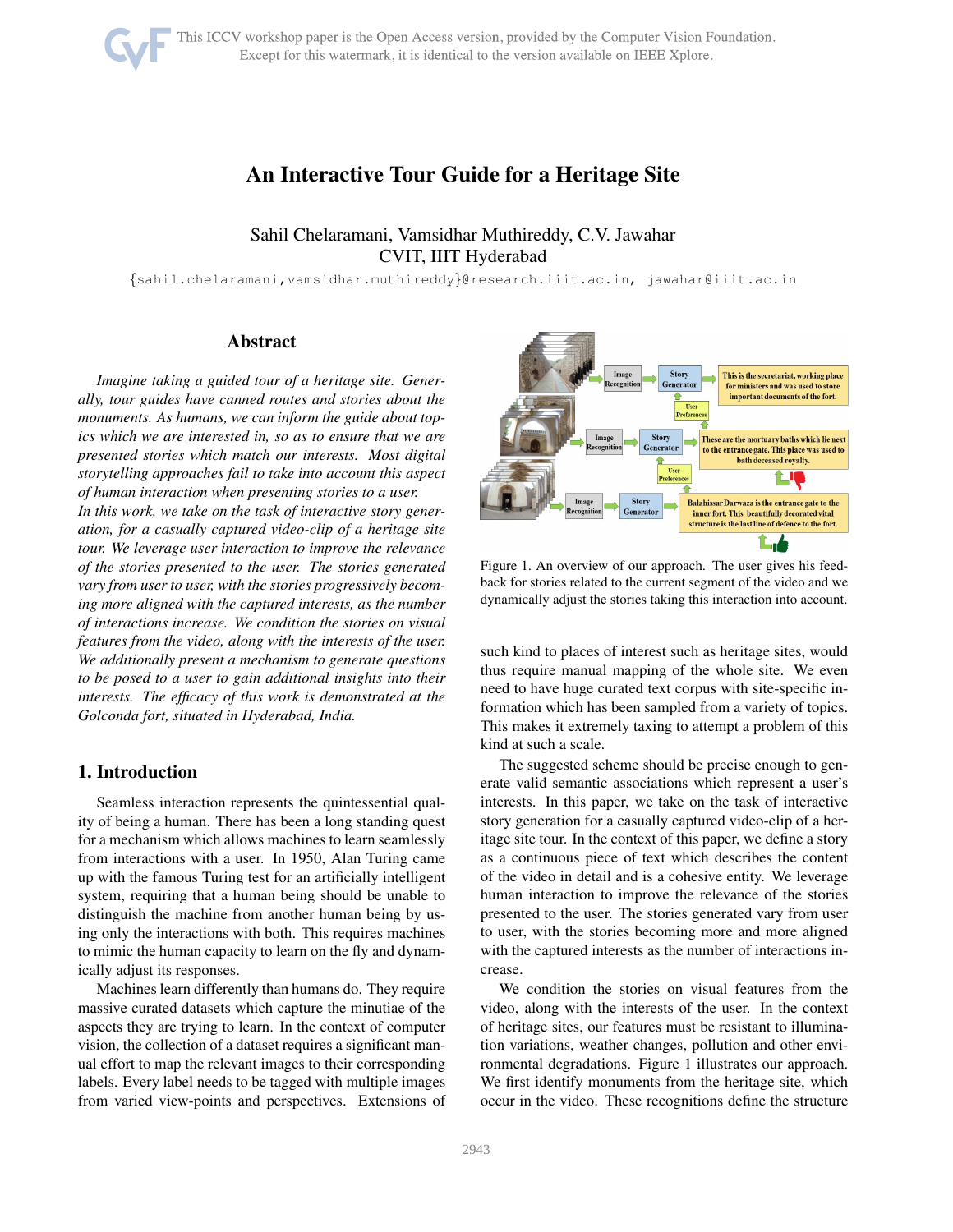of our stories. We present an approach which optimizes content, coherence and relevance of the generated stories with the user's interests by formulating this problem as a binary integer program. We additionally present a mechanism to dynamically generate questions to be posed to a user to gain additional insights into their interests. We formulate questions like "Would you prefer to listen to stories related to architecture or culture?" to ascertain the interests of the user. These questions serve a dual purpose, first, it handles cases in which we are dealing with conservative users who do not explicitly interact with our system. Second, it helps garner an estimate for the user's interests quicker. We gradually decay the probability of asking questions to the user by the number of interactions.

The primary contributions of this paper are:-

- We dynamically adjust the stories presented to a user, for a video tour of a heritage site. These stories are adjusted so that the stories best represent the user's interests.
- We present a mechanism of generating a question, to gauge the topics that interests the user.
- We demonstrate the efficacy of our work at the Golconda fort, situated in Hyderabad, India. This fort has a total of 32 different monuments within its periphery of 7 km.

In summary, we address the problem of interactive storytelling for a video clip of a heritage site. In the following sections, we explain our approach in detail.

## 2. Related Works

Our work shares the high level goal of describing a video with natural language. The bridge between Computer Vision and Natural Language Processing(NLP) began with the task of associating words with images. Multiple papers [\[3,](#page-8-0) [36\]](#page-8-1) studied the multimodal correspondence between words and images. Other tracks of research led to the task of describing images with sentences. A number of approaches pose the task as a retrieval problem, where the most compatible annotation in the training set is transferred to a test image [\[37,](#page-8-2) [9,](#page-8-3) [28,](#page-8-4) [41\]](#page-8-5) or where training annotations are broken up and stitched together [\[21,](#page-8-6) [22\]](#page-8-7).

There have been papers that have adapted these retrieval models to provide descriptions of images of a heritage site [\[30\]](#page-8-8), which we adopt as a baseline for comparison. Many papers [\[2,](#page-8-9) [33,](#page-8-10) [46\]](#page-9-0) propose using Convolutional Neural Networks (CNNs) in image retrieval due to their effectiveness in capturing image semantics. Although methods like [\[23,](#page-8-11) [11\]](#page-8-12) show state of the art results in retrieval, they are slow during indexing and feature extraction. Other works like [\[26\]](#page-8-13) use local features in the convolutional layer along with BoW encoding and take advantage of sparse representations for fast retrieval in large datasets. In [\[18\]](#page-8-14), a generalized framework is presented for image search using crossdimensional pooling on global features in a pre-trained network. We adopt this method as one of our retrieval methods, since it outperforms other frameworks.

Recently, several approaches also generate captions of images using neural networks [\[16,](#page-8-15) [19,](#page-8-16) [44,](#page-8-17) [48\]](#page-9-1). Videos are just a continuous sequence of images and hence there has been an increased interest in solving the problem of describing videos with text [\[29,](#page-8-18) [40\]](#page-8-19). These methods map videos to full sentences and can handle variable-length input videos. However, they do not scale to long tour videos that need to be described using multi-line text outputs.

Active learning methods have been gaining increased interest in the machine learning community [\[8,](#page-8-20) [4\]](#page-8-21). Active learning has found applications in a variety of subdisciplines of NLP, such as information extraction, text classification and natural language parsing [\[38,](#page-8-22) [24\]](#page-8-23), to name a few. Chu and Ghahramani [\[7\]](#page-8-24) present a Bayesian framework for preference learning, which takes advantages of Bayesian methods for model selection. Houlsby et al. [\[14\]](#page-8-25) proposed a method for learning pairwise preferences expressed by multiple users. We formulate our interactive learning problem for storytelling, by understanding the numerous works dealing with active learning. Active learning, although initially developed within the classification framework, has been extended to handle a variety of multimedia applications [\[12,](#page-8-26) [15\]](#page-8-27). In the field of Computer Vision, active learning is adopted in image/video annotation [\[49,](#page-9-2) [47\]](#page-9-3), image/video retrieval [\[42,](#page-8-28) [15\]](#page-8-27) and image/video recognition [\[43,](#page-8-29) [17\]](#page-8-30). Even with this popularity, virtually none of the prior papers have applied active learning in the context of story-telling.

Stories have been a part of human culture and it is through storytelling that generations have been provided with a worldy compass. We are inspired by the works of Zhu et al. [\[50\]](#page-9-4) which align movies and books to provide descriptive story-like explanations for visual content occuring in a movie. Majority of the work in the domain of technological storytelling is focused on creation of visual storyline graphs of images summarizing series of events that have chronological relationship [\[20,](#page-8-31) [45\]](#page-9-5). Existing systems such as [\[10\]](#page-8-32) are built to dynamically adjust the stories being presented to a user depending solely on the participant's chosen tour path and approximated walking speed. Similar to [\[32\]](#page-8-33), we focus on creating an interactive narrative system in which details of the heritage sites are unfolded steadily. While participants stroll around the site, they can inform the tour guide about the stories that they like, and the guide adapts the stories according to the participants interests.

Stories are powerful mechanisms which can instill a variety of emotions in the listener. A majority of these re-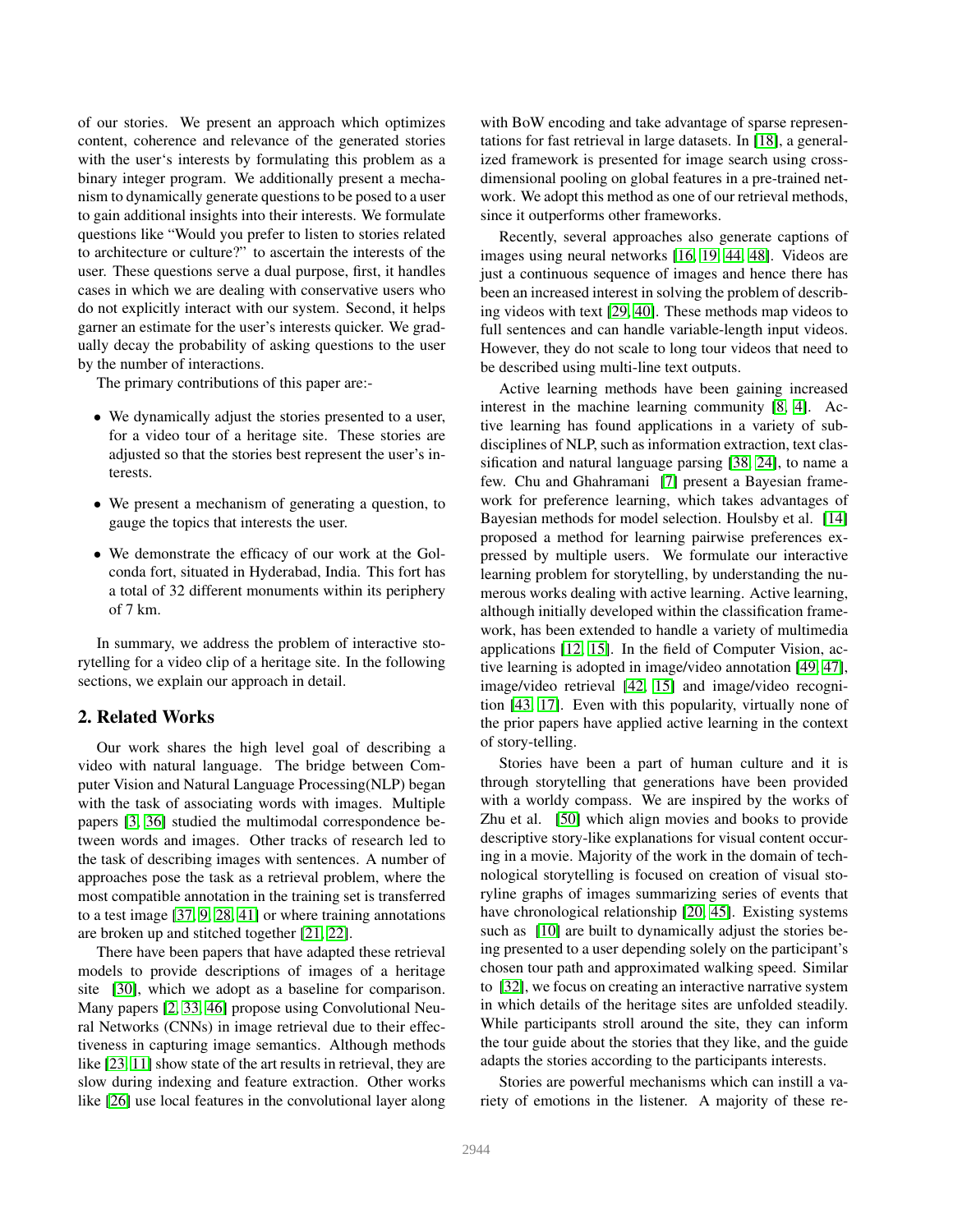

Figure 2. The working of our interactive story teller. Left to right indicates the timeline of the video. We interact with the users in the form of likes, dislikes and questions to gauge their interests. Gaps represent segments of the video where there is no relevant visual content to speak.

sponses are largely dependent on the listener. Most works described earlier, fail to capture this essential trait of a storyteller, which is to know their target audience. We propose a method which leverages interaction with a user to actively adjust stories related to a video tour at a heritage site, so that a user is presented with increasingly engaging content.

## 3. Method

Our approach for interactive storytelling begins with a video tour of a heritage site. Figure 2 depicts the pipeline for our proposed approach. The video is preprocessed by down-sampling and resizing each of the frames. Preprocessing helps improve the processing time for the videos. We proceed to identify the monuments occurring in the video by extracting features and using image retrieval to label each frame. We have a dataset of images of a variety of monuments from the Golconda fort, taken from different vintage points, along with their corresponding monument labels. We match the video frames to this set of images and transfer the corresponding labels to the frames. We encounter a class imbalance problem since most frames of the tour video correspond to the path rather than monuments. This results in the labels of the frames being noisy. We leverage the temporality of the video to smooth these noisy labels. Next, we generate stories about the monuments detected. Users can indicate whether they like or dislike the stories being narrated. Additionally, to help garner an estimate for the user's interests expeditiously, we present a mechanism where questions are formulated dynamically. This mechanism also addresses the case where we are dealing with a conservative user. We decay the probability of asking questions directly by the number of interactions with a user. The distribution of topics that a user may be interested in, are inferred from both forms of interactions and used to dynamically adjust the stories presented. This method is described in greater detail in the upcoming sections.

## 3.1. Monument Recognition

We begin with a video tour of a heritage site. A user records the video of the heritage site casually as he explores the site. This video cannot be processed as it is, since these videos tend to shake and can be blurry. We detect blurred frames by convolving the grayscale version of each frame with the laplacian operator and then compute the variance of the response [\[31\]](#page-8-34). We down-sample the number of frames and then resize the remaining, so as to obtain a reasonable processing time for a video.

We leverage existing image retrieval approaches to label each frame of the video. Our approach for labeling frames works by retrieving the closest matching image from our training set using an inverted index which stores the extracted image features. We transfer the label of the top retrieval to our query frame. We use the well known tf-idf score to compute the relevance between query frame and images from our training set [\[35\]](#page-8-35). We use a BoW model as a baseline, and compare it to a variety of other retrieval schemes [\[30,](#page-8-8) [10,](#page-8-32) [18\]](#page-8-14). We finally experiment with an ensemble of these schemes by combining the results from each method using Borda count for late fusion of retrieved results [\[1\]](#page-7-0).

#### 3.2. Label Smoothing

We take advantage of the temporality of videos and apply two different smoothing techniques to the labels obtained in the previous section. We note that the monuments which have been recognized should occur continuously in a video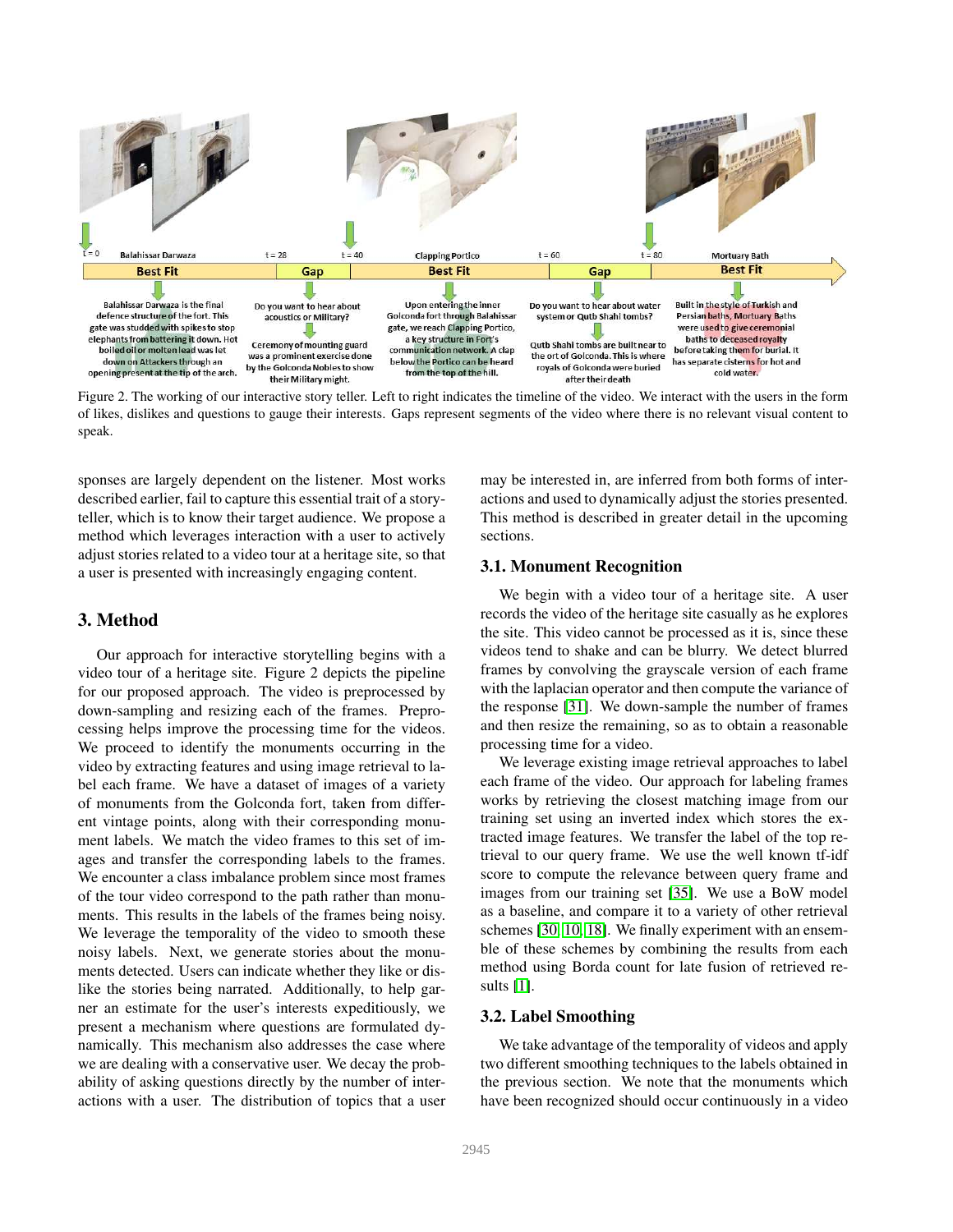segment, rather than interspersedly. Therefore, we apply a smoothing operation on the predicted labels in order to approximate this intuition. The first smoothing algorithm we employed is called fixed smoothing, in which we segment the  $n$  frames into continuous intervals of size  $w$ . This gives us a set of intervals of frames, denoted  $I_w$ .

$$
I_w = \{ [x_{1-w/2}, x_{1+w/2}], ..., [x_{n-w/2}, x_{n+w/2}] \} \quad (1)
$$

For every interval I in  $I_w$ , we change the label of the middle frame in the interval to the mode label for that interval. We used 10-fold cross validation to discover effective values of  $w$ . The fixed smoothing technique is the simplest type of smoothing, and provides a useful comparison for the effectiveness of a smoothing operation. We have also employed a dynamic smoothing scheme, which allows for windows of varying width. We wish to find an ideal window size for an interval for a frame. For every possible window size w between a minimum and maximum window size  $W_{min}$ and  $W_{max}$ , we compute the mode label in the window and denote this mode by  $m_w$ . We then select the value of the window size  $w$ , which maximizes the number of labels that are equal to the mode,  $m_w$ , in an interval. This is described in equation 2.

$$
w_I^{ideal} = \underset{w}{\operatorname{argmax}} \frac{\|I(Y = m_w)\|}{w^2}
$$
  

$$
\forall w \in \{W_{min}, W_{max}\}\tag{2}
$$

Here  $w_I^{ideal}$  denotes the ideal window size for a given interval I. Y is the label of the frames in the current interval. We select a value of  $w$  which maximizes the number of elements in the interval, which are equal to the mode. We have noticed that using larger window sizes has a negative influence on smoothed labels due to the presence of noisy frames. Hence, in the above optimization, we penalize the selection of large window sizes, by dividing the objective by a factor of  $w^2$ .

#### 3.3. Selection of Stories

We associate a set of  $M$  stories of different lengths  $S = \{s_i^m\}$  to each of the N monuments, indexed by i at the heritage site. We solve an optimization problem to obtain stories about the monuments for our video [\[10\]](#page-8-32). We also have generic stories, stories related to kings and facts about the heritage site, which are used to stitch stories about the monuments together. Since these stories have been sampled from a large variety of topics, finding the optimal set of stories is NP-hard [\[5\]](#page-8-36). To address this, we leverage user interactions. This gives us a two-fold advantage, first, it eases finding an appropriate story structure, second, the users are presented only with content relevant to them. Our problem

is reduced to the selection of a sequence of generic stories with stories about kings and facts to fit in between the stories of each of the monuments, such that it forms a cohesive narrative which is relevant to the user. We formulate a binary integer program for this purpose. The formulation optimizes a score  $\alpha_i^m$  for each of the stories, which is defined in equation 3.

$$
\alpha_i^m = \sum_{a \in A} S(s_a^m, s_i^m) + \sum_{u \in U} S(s_u^m, s_i^m) + \sum_{d \in D} (1 - S(s_d^m, s_i^m))
$$
\n(3)

The first term of  $\alpha_i$  is a coherence term between the set of stories of the adjacent monuments A detected in the video and the current story  $s_i^m$ . The second term is a measure of similarity to the set of stories  $U$ , that a user liked. Similarly, the third term represents the dissimilarity from the set of disliked stories D. All values are scaled and centered to have the same units. To compare the stories for similarity, we train a Latent Dirichlet Allocation(LDA) model [\[6\]](#page-8-37). The function S represents the similarity between the stories. This is computed as a function of the hellinger distance between the topical representations of the stories represented by the variable  $s_i^m$ . This function is given in equation 4.

$$
S(p,q) = \frac{1}{\sqrt{2}} \sqrt{\sum_{k=1}^{T} (\sqrt{p_k} - \sqrt{q_k})^2}
$$
 (4)

Here,  $T$  represents the number of topics we use to represent our stories. We solve the following binary integer program to select the appropriate stories.

$$
\max_{X} \sum_{i=1}^{N} \sum_{j=1}^{M} \alpha_i^j L(s_i^j) X_i^j
$$
\nsubject to\n
$$
\sum_{j=1}^{M} X_i^j = 1 \qquad \forall i
$$
\n
$$
\sum_{i=1}^{N} X_i^j = 1 \qquad \forall j
$$
\n
$$
L(s_i^j) X_i^j \leq l_i^* \qquad \forall i
$$
\n
$$
X \in \{0, 1\}.
$$
\n(5)

We define a function  $L$  which computes the time to narrate a story. It is estimated by multiplying the number of words in a summary with average time taken to speak one word by the text to speech engine. The variable  $X_i^j$  is a binary variable which indicates the selection of the appropriate story. The first two constraints indicate that each story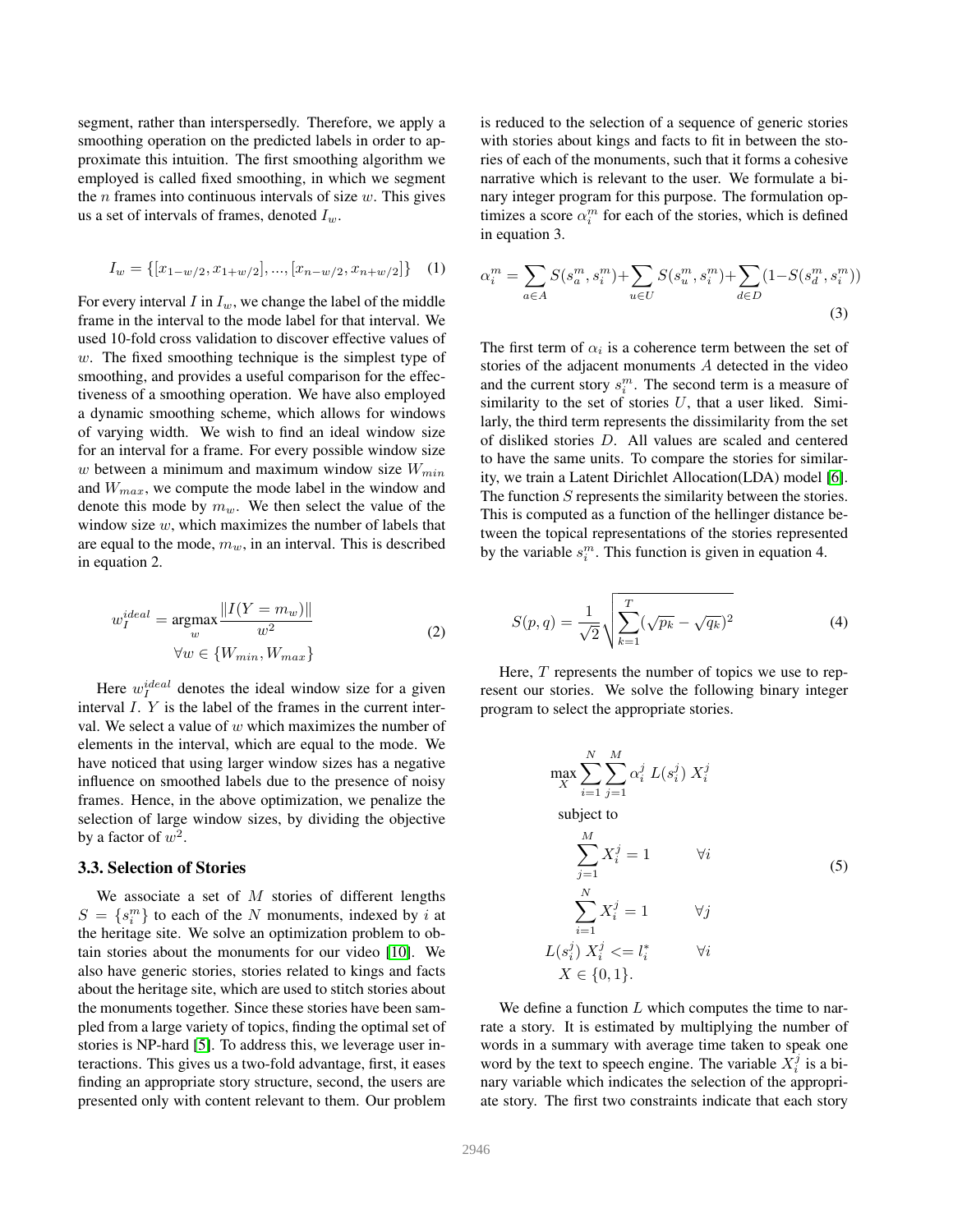should be selected only once. The optimal story time  $l_i^*$ depends on the number of frames which have been labeled as a monument. We estimate this time by normalizing the number of frames by the frame-rate of the video. To summarize, in the above linear program we attempt to maximize the coherence between the stories of the monuments and the similarity between user's preferred stories.

## 3.4. Question Generation

To ensure that the approximated distribution of topics that a user is interested in, converges to the true distribution faster, we present an additional mechanism of interaction to help gauge the interests of a user. This mechanism directly poses a question to users. It also addresses the problem of conservative users which are users who do not explicitly indicate their preferences for stories. To build questions, we first process the captured video. Then we build topic models from the stories about the monuments occurring in the video and compute the semantic similarity on pairwise topic coherence [\[27\]](#page-8-38). We select the two stories which have the most topical entropy [\[13\]](#page-8-39). The topical entropy is given in equation 6.

$$
H(z|s) = -\sum_{k=1}^{T} P(z_k|s) \log P(z_k|s)
$$
 (6)

The function  $H$  represents the conditional topical entropy, while  $P$  represents the conditional probability of a topic  $z$  given the story  $s$ . From these selected stories, we formulate a question of the form "Would you like to listen to a story related to  $X$  or  $Y$ ?". We leverage the works of [\[25\]](#page-8-40) to automatically generate topic labels from the selected stories that can possibly fill the values of X and Y. The story which corresponds to the user's answer is added to the list of liked stories, and the earlier pipeline continues.

### 4. Experiments and Results

The proposed approach identifies details imbibed in tour videos related to monuments and generates a text based story along with corresponding questions to pose to a user. The dynamic stories are simultaneously optimized over content, length, and relevance thus creating a 'digital tour guide' like experiences. This tour guide like experience is further enhanced by presenting a user with a mechanism to interact with the system to generate even more interesting stories. A variety of experiments have been documented below.

## 4.1. Dataset

We describe the dataset used for the task of interactive storytelling below. In brief, our dataset comprises of two parts, tour videos for testing and training images of monuments along with their associated story text.

#### 4.1.1 Visual Data

We used a dataset of 4400 images showing various monuments at the Golconda fort along with their corresponding monument labels. These images are used to train our retrieval algorithm. We compare frames from a query video to the images from the training set. For this purpose, we build a validation and testing set, which is a collection of about 20 tour videos of this site which were captured casually by 7 different users exploring this heritage site. We have a total of 285 minutes of video content with an average length of 14 minutes. We divide this set of videos using a 50% - 50% split for validation-test purposes and report the accuracy on the test sets.

#### 4.1.2 Story Data

We also collected textual stories describing the variety of monuments, and a multitude of other topics such as architecture, relevant information regarding the kings who ruled the Qutb Shahi dynasty (The dynasty that built the Golconda fort), and various tidbits of additional information such as facts and adages pertaining to the monuments. This consists of approximately 5000 words which represent this content. These stories are hand-crafted summaries of the information collected from various open descriptions from available on-line sources and tour books. Multiple versions of different lengths are created for each story. The stories describe historical importance of a site, accompanied by anecdotes and other details. Stories of different length capture the essence of a site at various levels: the longest summary includes the maximum details while the shorter ones include only the most important details.

#### 4.2. Scene Identification

We study the effectiveness of various retrieval algorithms and present a comparison with our baseline which uses bag of visual words with a vocabulary size of 10k words, for retrieval [\[35\]](#page-8-35). In Table 1, we present the accuracies of our algorithm.

| Method             | mAP  | P@1  | P@3  |
|--------------------|------|------|------|
| SIFT-BoW [30]      | 0.46 | 0.59 | 0.53 |
| RootSIFT-BoW [10]  | 0.62 | 0.77 | 0.70 |
| CNN-Pooling [18]   | 0.57 | 0.73 | 0.66 |
| Combined-Max-Vote  | 0.53 | 0.85 | 0.74 |
| Combined-Unanimous | 0.75 | 0.96 | 0.93 |

Table 1. mAP metric presented for various retrieval methods. We present P@N values, which denotes the percentage of the top N retrievals, which are correct. We specifically compute this metric for values of N equal to 1, 3.

These results are reported on the subset of frames which have retrieval scores above a certain threshold. For the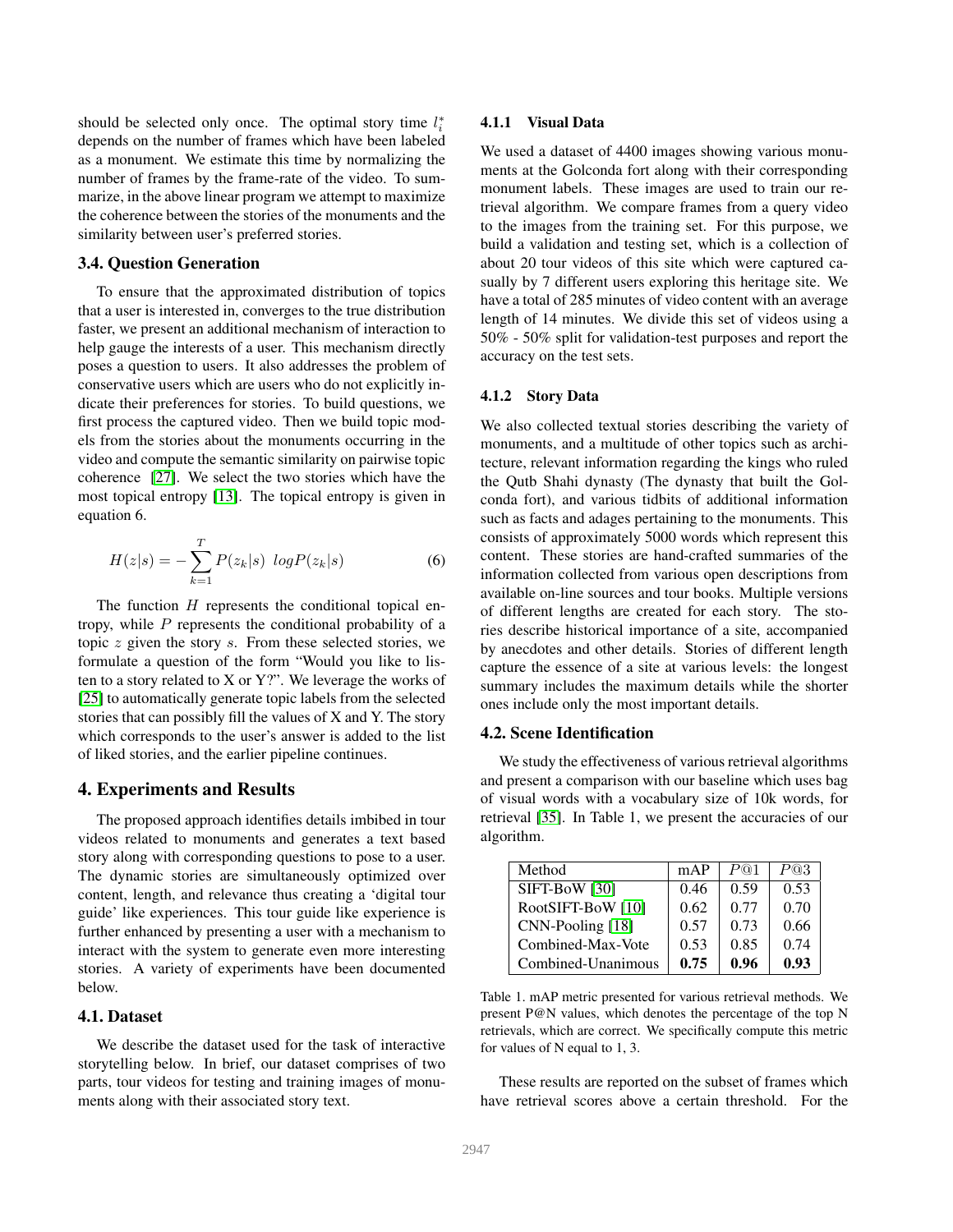CNN-pooling algorithm, we use a CNN with the VGG-16 architecture, pre-trained on ImageNet as a feature extractor. We then proceed to use PCA on the extracted features to reduce the representation to 128 dimensions. We also explore the use of an ensemble of these retrieval algorithms, where we combine the retrieved lists from each method, using the Borda count [\[1\]](#page-7-0). These top retrievals are treated as votes in favor of a particular monument. Next, we consider two cases, first, all methods need to unanimously agree on a particular label for a frame, and second, a majority of them need to agree.



Figure 3. The graph depicts the variation of the P@1 for different methods across videos.

We present a comparison between the  $P@1$  accuracies of the different methods in Figure 3. Our combined retrieval scheme outperforms all the other presented schemes. The reason why the combined scheme works better than the individual methods is evident from Figure 3. Considering only the graphs for SIFT and CNN pipelines, we can observe that they compliment each other well. SIFT features from our baseline model, are local features, while the CNN captures the global semantics of our images.

#### 4.3. Label Smoothing

We leverage the temporality of videos to eliminate noisy retrievals. We experiment with two different smoothing techniques for our retrievals. The first smoothing algorithm employed is fixed smoothing. Using 10-fold cross validation we identify that a window size  $w$  of 30 gives us the best results on our validation set. This technique is intended as a baseline of comparison to our dynamic smoothing technique. We plot the precision and recall for the monuments identified as we vary the window sizes  $w$  of our smoothing algorithm in Figure 4. We note that for larger window sizes, even though the precision decreases slowly, the recall drops at a much faster rate.

Next, we consider our dynamic smoothing algorithm. We vary the size of window  $w$  between 5 and 100, and select the window size that minimizes the variance in that interval. We present the results comparing the  $P@1$  accuracies obtained using fixed smoothing with the dynamic smoothing algorithm in Table 2.



Figure 4. Variation of P@1 for the video frames, Precision and recall for monuments across different window sizes.

| Method             | $P_{f}$ @1 | $P_d@1$ |
|--------------------|------------|---------|
| SIFT-BoW [30]      | 0.75       | 0.80    |
| RootSIFT-BoW [10]  | 0.91       | 0.95    |
| CNN-Pooling [18]   | 0.79       | 0.82    |
| Combined-Max-Vote  | 0.95       | 0.96    |
| Combined-Unanimous | 0.97       | 0.98    |

Table 2.  $P_f$  (01 denotes the precision obtained for fixed smoothing and  $P_d@1$  denotes the precision for dynamic smoothing.

We note that the results obtained by the dynamic smoothing method are better than the results obtained using fixed smoothing.

## 4.4. Topic Modeling

To compare the stories for similarity, we train an LDA model [\[6\]](#page-8-37). For this, we first need to select the optimal number of topics. We use gap statistics [\[39\]](#page-8-41) to get a reasonable estimate of the number of topics needed to represent our stories. We depict the sum of distances of samples from their closest cluster center, to the number of clusters in Figure 5.



Figure 5. Graph to select the ideal number of topics for our story size.

Figure 5 shows that for our dataset, five topics would represent the data well. To further verify this, we present the visualization of the topic distribution learned on our dataset [\[34\]](#page-8-42). Figure 6 depicts the topics represented using multidimensional scaling, and the top salient terms corresponding to these topics.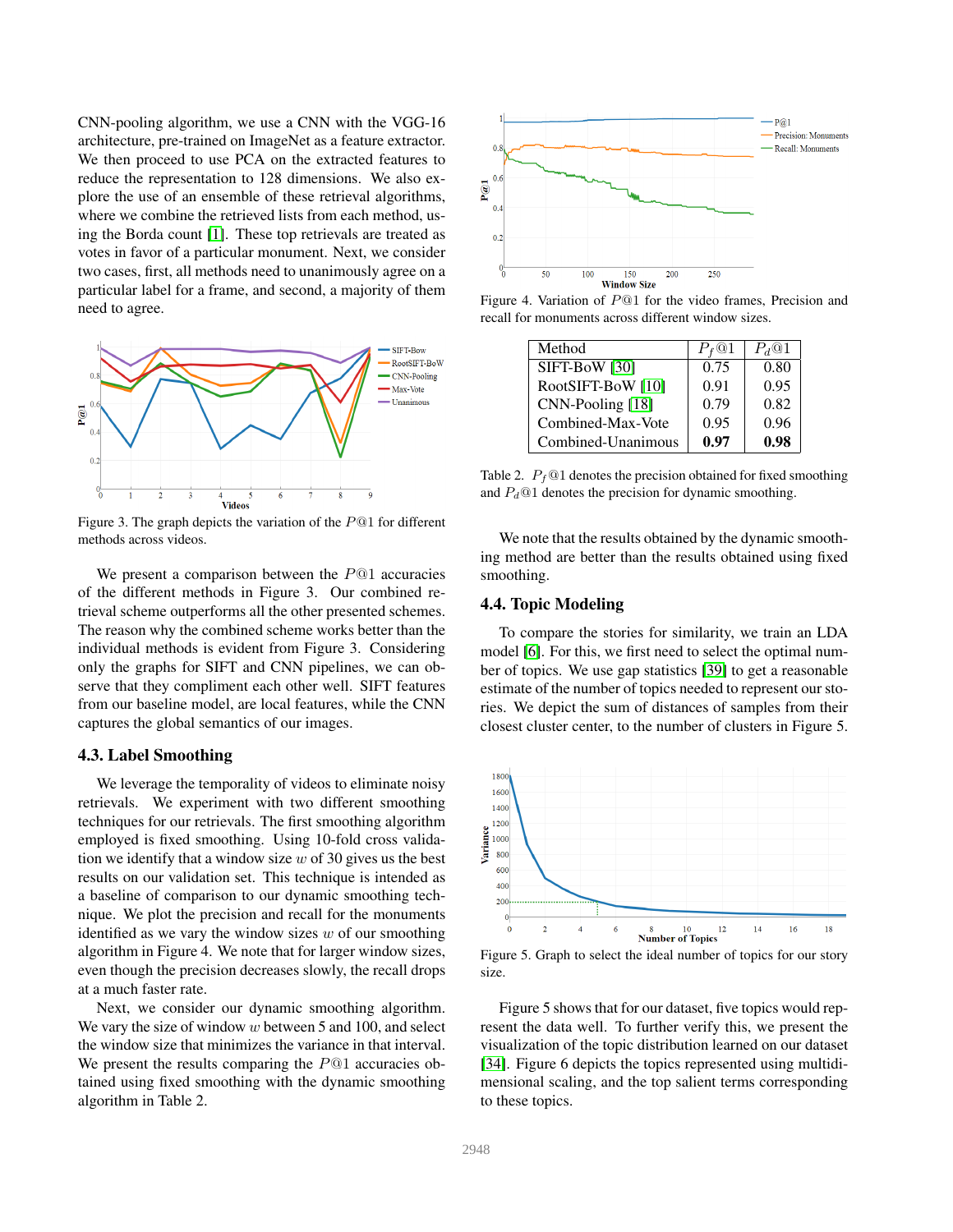

Figure 6. Visualization of the topic distributions learned by the LDA model with 5 topics.

As can easily be seen from the figure, the topics have very little overlap with each other and hence can be taken to be representative of a range of diverse topics. We proceed to model each of our stories in this LDA space trained with 5 topics, on the full set of stories, which consists of about 5000 words. We then project each of the stories into this space.

Additionally, we present sample topic labels generated for each of the topics using [\[25\]](#page-8-40), in Table 3. We formulate questions with these topic labels. The topic labels are derived from stories which have the maximum entropy, as defined in Equation 6.

| Topic                       | Topical words       | <b>Topic Labels</b>        |
|-----------------------------|---------------------|----------------------------|
|                             | Fort Wall Gate      | Defense Structure          |
| $\mathcal{D}_{\mathcal{L}}$ | Royal Sultan Darbar | <b>England Crown</b>       |
| 3                           | Kings Shahi Earthen | Vijayanagar Kingdom        |
| 4                           | Mughal Masjid Hindu | Ventilation System         |
| 5                           | Water Mosque Mahal  | <b>Engineering Prowess</b> |

Table 3. Sample topical words and their corresponding topic label.

### 4.5. Narratives Generation

Next, we present a quantitative mechanism for evaluation of the stories generated at the end of our pipeline. We collect a variety of user preferences from 40 users. These users are shown videos from our test set. The same video is shown to not more than five users. While we narrate the stories to them using a text to speech engine, they are allowed to interact with our system. We collect these interactions in the form of answers to questions, and likes and dislikes for different stories being narrated. Next, we compute the score for the average similarity between the stories corresponding to these user preferences and the stories generated. The similarity score is given by:-

$$
\beta_i = \sum_{u \in U} S(s_u, s_i) + \sum_{d \in D} (1 - S(s_d, s_i))
$$
(7)

In Equation 7,  $\beta_i$  corresponds to the evaluation score of the  $i$ -th story. It represents the similarity of the selected stories to the user's preferences. This score has been normalized to a value between 0 and 1. A value of 1 indicates a perfect agreement between the selected stories and the user's preference, while 0 indicates a complete disagreement. The set U denotes the set of liked stories, and D denotes the disliked ones. We compare this value of  $\beta_i$  computed using our approach, against a greedy baseline, which fits the best stories based on a coherence score. The average evaluation score between the stories generated by the greedy algorithm and our method are plotted in the figure 7.



Figure 7. Comparison between the performance of a greedy baseline and our approach across videos. We demonstrate that for a variety of user preferences, the proposed approach outperforms the baseline.

The scores produced are a function of the user interactions and vary from video to video. As can be seen from Figure 7, even with the variations in similarity scores across videos, our method produces stories that are consistently superior to the baseline method. This shows that the stories generated indeed capture user interests.

#### 4.6. Human Evaluation

Human perception can be highly non-linear and unstructured. Multiple facets of any human-computer interacting system needs to be well thought out, profiled and tested to make them satisfactory to humans. In the context of the present scenario, we need to evaluate the relevance of the sequence of the text with current scene. Due to scarcity of any formal evaluation scheme to measure the effectiveness of our proposed approach, we contrive an evaluation procedure where we asked a group of 40 participants to evaluate the stories generated. Around half of the participants were unaware of the heritage site and had never been there. Figure 8 shows the results generated by our approach. The interactions have also been depicted in the same timeline. The participants were made to watch a video tour of the heritage site with the stories being spoken by a text-to-speech engine. They were asked to interact with the system, by liking and disliking the stories being presented to them. The system occasionally asked them questions about their interests.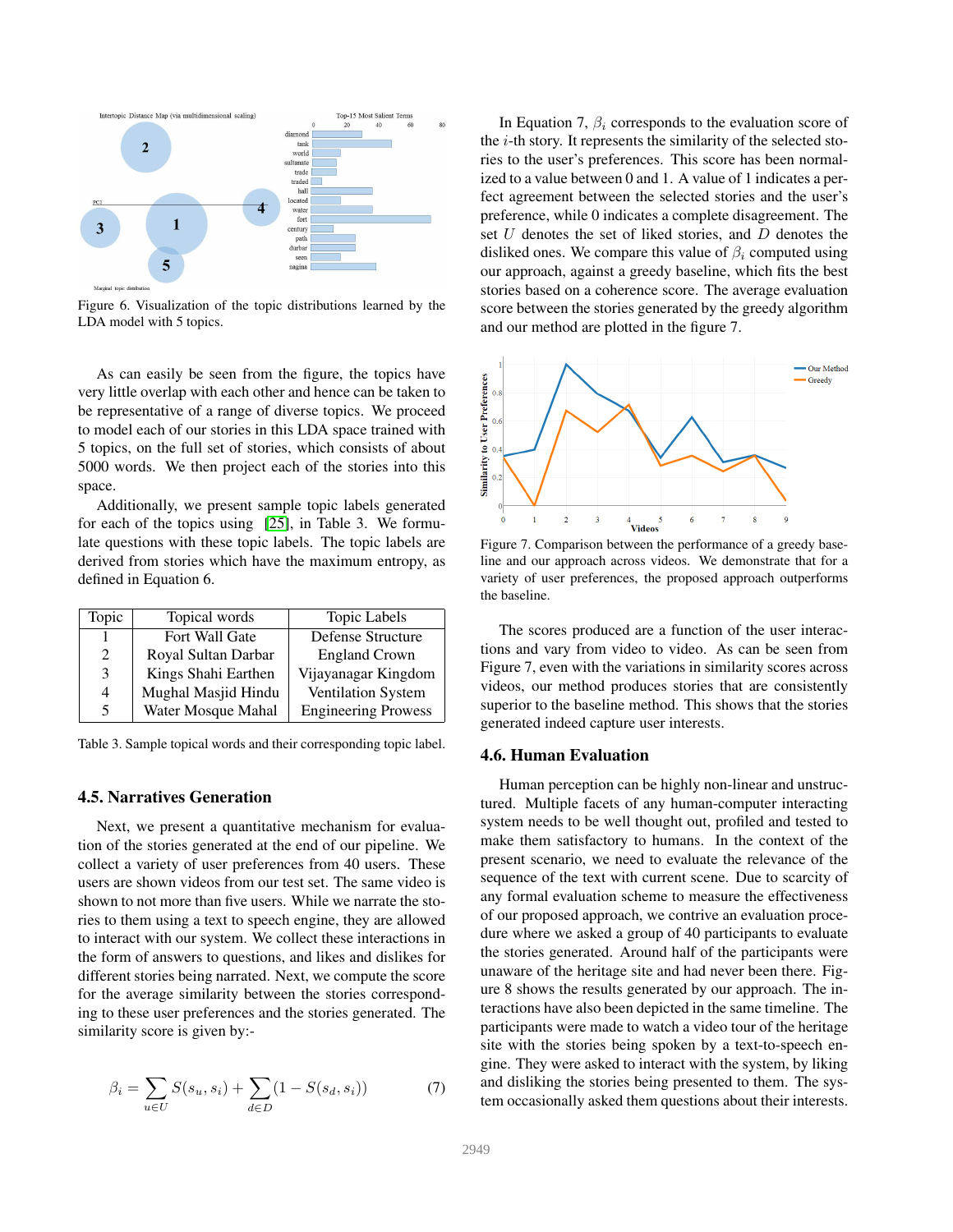

Figure 8. We illustrate stories generated by our approach for three different videos. When read left to right, we depict the video's timeline. A like or dislike on a particular time step indicates a user's interest in the story. Our approach prompts a user to answer a question, and progressively learns his interests.



Figure 9. Coherence: We obtain an average rating of 3.85 out of 5.



Figure 11. Alignment: We obtain an average rating of 3.73 out of 5.

The participants were then asked to rate the stories for the relevance to the video, cohesion of the overall structure and whether the stories align with their interests. They listened to the stories generated by the proposed approach, and were asked to rate the narrations based on the aforementioned metrics, on a five point scale with 1 corresponding to strong disagreement and 5 corresponding to strong agreement. The same scale was used to ask if their knowledge about the site improved after listening to the stories and if the narration improved the overall experience of the tour. We plot the results for human evaluation in Figures 9, 10 and 11.

## 5. Conclusion and Future work

We suggest an approach to harness vision based technology, optimization theory and topic modeling methods to engage audiences in an unstructured environment. The proposed approach leverages user interaction to steer stories in the direction that a user chooses. The dynamic narratives generated on the fly are simultaneously optimized over content, length and relevance thus creating 'interactive tour guide' like experience, in which a user can "point" at different monuments and answer questions to improve stories. Museums, heritage parks, public places and other similar sites can reap the benefits of such an approach for both entertainment and educational purposes. This setup is ideal to enhance even virtual reality tours which have recently become common in many heritage sites. In future, we aim to apply interactive framework to a larger variety of problems and explore better modes of quantifying a user's interests.

### References

<span id="page-7-0"></span>[1] J. A. Aslam and M. Montague. Models for metasearch. In *SIGIR*, 2001.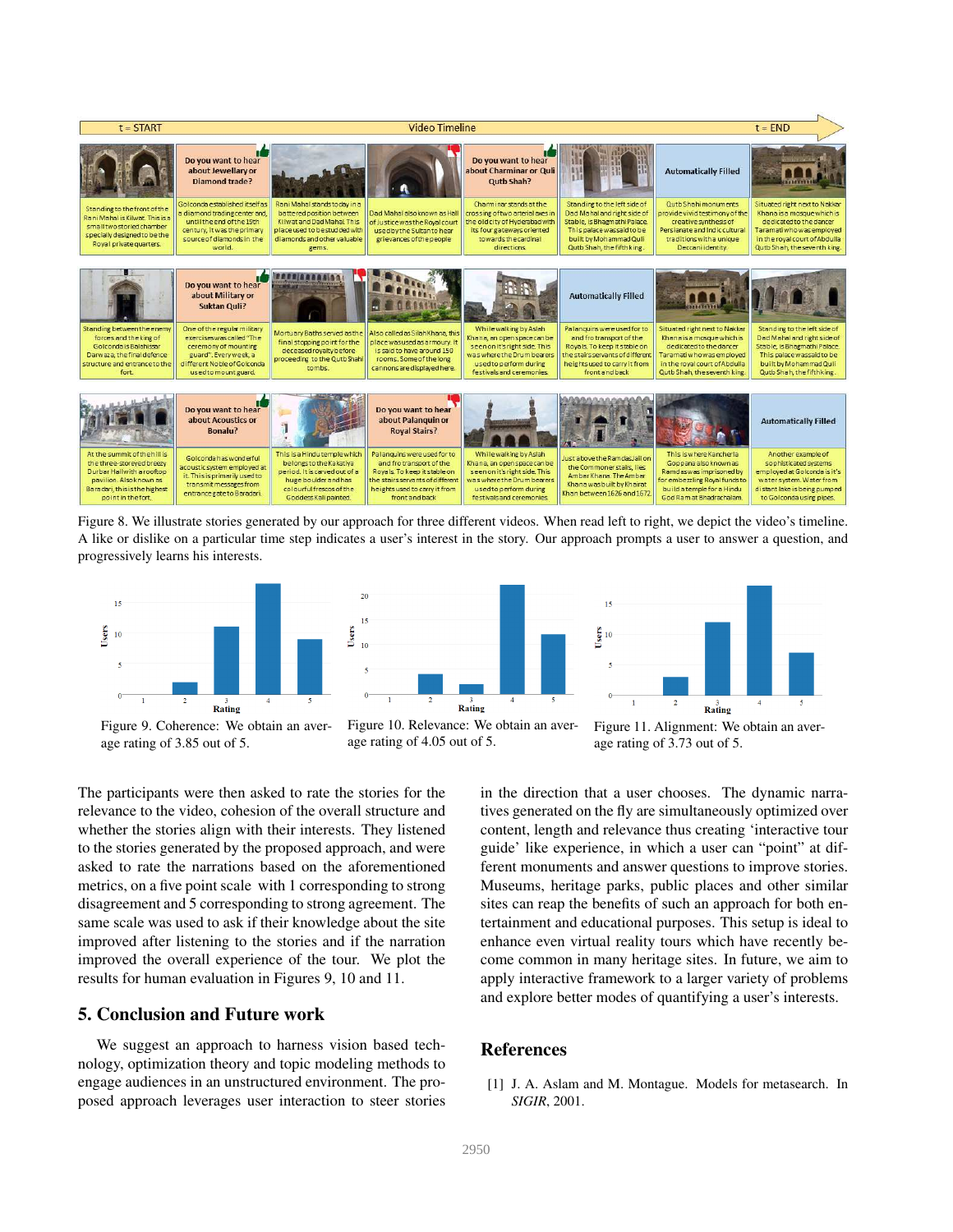- <span id="page-8-9"></span>[2] A. Babenko and V. Lempitsky. Aggregating local deep features for image retrieval. In *ICCV*, 2015.
- <span id="page-8-0"></span>[3] K. Barnard, P. Duygulu, D. Forsyth, N. d. Freitas, D. M. Blei, and M. I. Jordan. Matching words and pictures. *JMLR*, 2003.
- <span id="page-8-21"></span>[4] A. Beygelzimer, S. Dasgupta, and J. Langford. Importance weighted active learning. In *ICML*, 2009.
- <span id="page-8-36"></span>[5] M. Binshtok, R. I. Brafman, S. E. Shimony, A. Martin, and C. Boutilier. Computing optimal subsets. 2007.
- <span id="page-8-37"></span>[6] D. M. Blei, A. Y. Ng, and M. I. Jordan. Latent dirichlet allocation. *JMLR*, 2003.
- <span id="page-8-24"></span>[7] W. Chu and Z. Ghahramani. Preference learning with gaussian processes. In *ICML*, 2005.
- <span id="page-8-20"></span>[8] B. Eric, N. D. Freitas, and A. Ghosh. Active preference learning with discrete choice data. In *NIPS*, 2008.
- <span id="page-8-3"></span>[9] A. Farhadi, M. Hejrati, M. A. Sadeghi, P. Young, C. Rashtchian, J. Hockenmaier, and D. Forsyth. Every picture tells a story: Generating sentences from images. In *ECCV*, 2010.
- <span id="page-8-32"></span>[10] A. Ghosh, Y. Patel, M. Sukhwani, and C.V. Jawahar. Dynamic narratives for heritage tour. In *ECCV-W*, 2016.
- <span id="page-8-12"></span>[11] Y. Gong, L. Wang, R. Guo, and S. Lazebnik. Multi-scale orderless pooling of deep convolutional activation features. In *ECCV*, 2014.
- <span id="page-8-26"></span>[12] P. H. Gosselin and M. Cord. Active learning methods for interactive image retrieval. *Transactions on Image Processing*, 2008.
- <span id="page-8-39"></span>[13] D. Hall, D. Jurafsky, and C. D. Manning. Studying the history of ideas using topic models. In *EMNLP*, 2008.
- <span id="page-8-25"></span>[14] N. Houlsby, F. Huszar, Z. Ghahramani, and J. M. Hernández-Lobato. Collaborative gaussian processes for preference learning. In *NIPS*, 2012.
- <span id="page-8-27"></span>[15] T. S. Huang, C. K. Dagli, S. Rajaram, E. Y. Chang, M. I. Mandel, G. E. Poliner, and D. P. Ellis. Active learning for interactive multimedia retrieval. *Proceedings of the IEEE*, 2008.
- <span id="page-8-15"></span>[16] J. Johnson, A. Karpathy, and L. Fei-Fei. Densecap: Fully convolutional localization networks for dense captioning. In *CVPR*, 2016.
- <span id="page-8-30"></span>[17] A. J. Joshi, F. Porikli, and N. Papanikolopoulos. Multi-class active learning for image classification. In *CVPR*, 2009.
- <span id="page-8-14"></span>[18] Y. Kalantidis, C. Mellina, and S. Osindero. Crossdimensional weighting for aggregated deep convolutional features. In *ECCV*, 2016.
- <span id="page-8-16"></span>[19] A. Karpathy and L. Fei-Fei. Deep visual-semantic alignments for generating image descriptions. In *CVPR*, 2015.
- <span id="page-8-31"></span>[20] G. Kim and E. P. Xing. Reconstructing storyline graphs for image recommendation from web community photos. In *CVPR*, 2014.
- <span id="page-8-6"></span>[21] P. Kuznetsova, V. Ordonez, A. C. Berg, T. L. Berg, and Y. Choi. Collective generation of natural image descriptions. In *ACL*, 2012.
- <span id="page-8-7"></span>[22] P. Kuznetsova, V. Ordonez, T. L. Berg, and Y. Choi. Treetalk: Composition and compression of trees for image descriptions. *TACL*, 2014.
- <span id="page-8-11"></span>[23] Y. Liu, Y. Guo, S. Wu, and M. S. Lew. Deepindex for accurate and efficient image retrieval. In *ICMR*, 2015.
- <span id="page-8-23"></span>[24] A. McCallum, K. Nigam, et al. Employing em and poolbased active learning for text classification. In *ICML*, 1998.
- <span id="page-8-40"></span>[25] Q. Mei, X. Shen, and C. Zhai. Automatic labeling of multinomial topic models. In *SIGKDD*, 2007.
- <span id="page-8-13"></span>[26] E. Mohedano, K. McGuinness, N. E. O'Connor, A. Salvador, F. Marqués, and X. Giró-i Nieto. Bags of local convolutional features for scalable instance search. In *ICMR*, 2016.
- <span id="page-8-38"></span>[27] D. Newman, J. H. Lau, K. Grieser, and T. Baldwin. Automatic evaluation of topic coherence. In *NAACL*, 2010.
- <span id="page-8-4"></span>[28] V. Ordonez, G. Kulkarni, and T. L. Berg. Im2text: Describing images using 1 million captioned photographs. In *NIPS*, 2011.
- <span id="page-8-18"></span>[29] Y. Pan, T. Mei, T. Yao, H. Li, and Y. Rui. Jointly modeling embedding and translation to bridge video and language. In *CVPR*, 2016.
- <span id="page-8-8"></span>[30] J. Panda, S. Sharma, and C.V. Jawahar. Heritage app: annotating images on mobile phones. In *ICVGIP*, 2012.
- <span id="page-8-34"></span>[31] J. L. Pech-Pacheco, G. Cristóbal, J. Chamorro-Martínez, and J. Fernández-Valdivia. Diatom autofocusing in brightfield microscopy: a comparative study. In *ICPR*, 2000.
- <span id="page-8-33"></span>[32] M. O. Riedl and R. M. Young. From linear story generation to branching story graphs. *CG&A*, 2006.
- <span id="page-8-10"></span>[33] A. Sharif Razavian, H. Azizpour, J. Sullivan, and S. Carlsson. Cnn features off-the-shelf: an astounding baseline for recognition. In *CVPR-W*, 2014.
- <span id="page-8-42"></span>[34] C. Sievert and K. E. Shirley. Ldavis: A method for visualizing and interpreting topics. In *Proceedings of the workshop on interactive language learning, visualization, and interfaces*, 2014.
- <span id="page-8-35"></span>[35] J. Sivic, A. Zisserman, et al. Video google: A text retrieval approach to object matching in videos. In *ICCV*, 2003.
- <span id="page-8-1"></span>[36] R. Socher and L. Fei-Fei. Connecting modalities: Semisupervised segmentation and annotation of images using unaligned text corpora. In *CVPR*, 2010.
- <span id="page-8-2"></span>[37] R. Socher, A. Karpathy, Q. V. Le, C. D. Manning, and A. Y. Ng. Grounded compositional semantics for finding and describing images with sentences. *ACL*, 2014.
- <span id="page-8-22"></span>[38] C. A. Thompson, M. E. Califf, and R. J. Mooney. Active learning for natural language parsing and information extraction. In *ICML*, 1999.
- <span id="page-8-41"></span>[39] R. Tibshirani, G. Walther, and T. Hastie. Estimating the number of clusters in a data set via the gap statistic. *Journal of the Royal Statistical Society*, 2001.
- <span id="page-8-19"></span>[40] S. Venugopalan, M. Rohrbach, J. Donahue, R. Mooney, T. Darrell, and K. Saenko. Sequence to sequence-video to text. In *ICCV*, 2015.
- <span id="page-8-5"></span>[41] Y. Verma and C.V. Jawahar. Im2text and text2im: Associating images and texts for cross-modal retrieval. In *BMVC*, 2014.
- <span id="page-8-28"></span>[42] S. Vijayanarasimhan and K. Grauman. Large-scale live active learning: Training object detectors with crawled data and crowds. *IJCV*, 2014.
- <span id="page-8-29"></span>[43] S. Vijayanarasimhan, P. Jain, and K. Grauman. Far-sighted active learning on a budget for image and video recognition. In *CVPR*, 2010.
- <span id="page-8-17"></span>[44] O. Vinyals, A. Toshev, S. Bengio, and D. Erhan. Show and tell: A neural image caption generator. In *CVPR*, 2015.